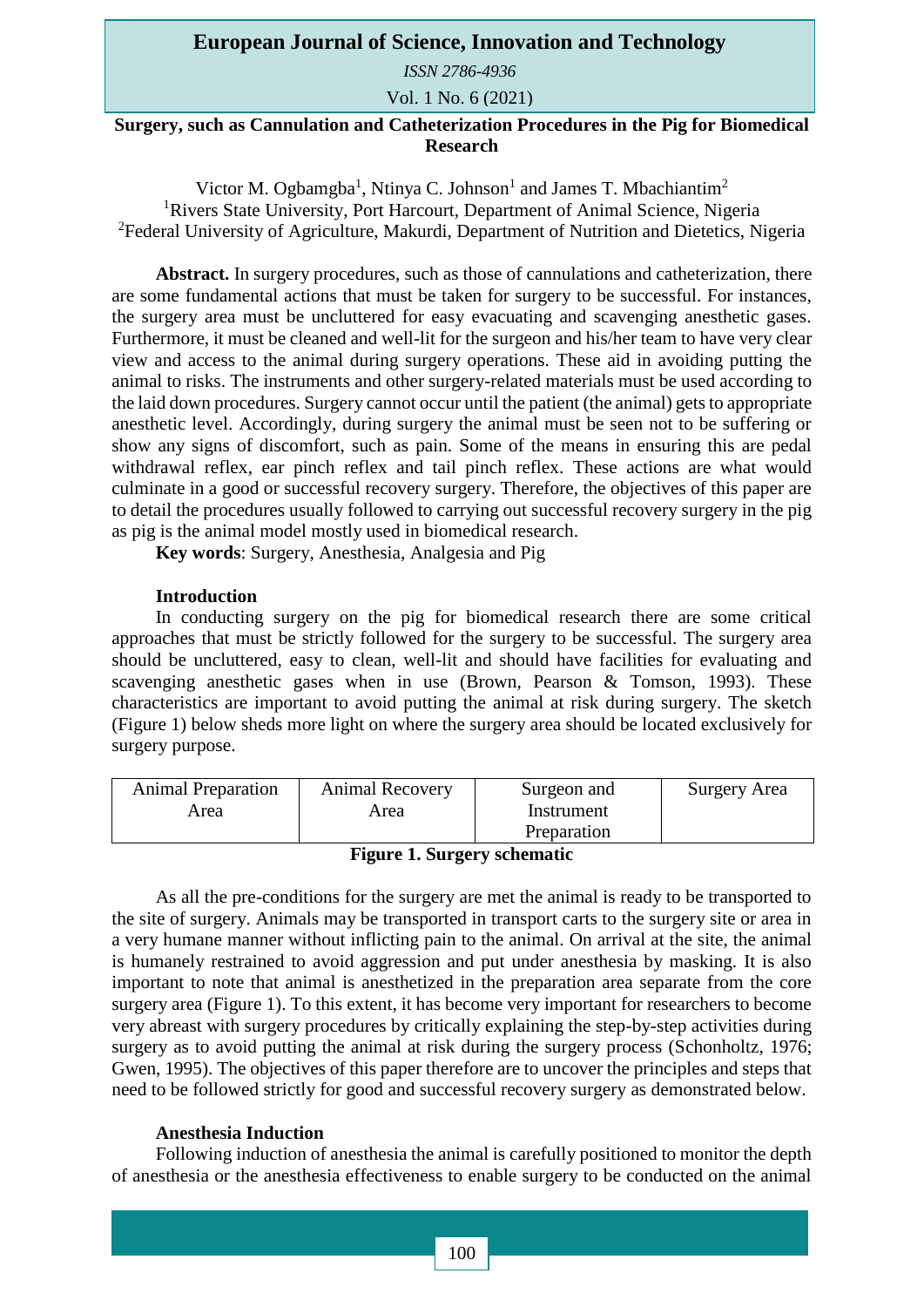*[www.ejsit-journal.com](http://www.ejsit-journal.com/)*

without compromising the functioning of the animal with due consideration to post-operative discomfort (Gwen, 1995). Therefore, no surgical activity can occur until the animal reaches an appropriate level of anesthesia. This can be effectively monitored by no withdrawal reflex to painful stimuli such as pedal withdrawal reflex, ear pinch reflex and tail pinch reflex. Other indicators that must be monitored are heart and respiration rate (there should be no gasping) and pulse must be steady (Conour, Chou & Anderson, 2008). These procedures must be strictly observed as to avoid pain and discomfort of the animal during surgery and even post-surgery complications.

### **Animal Positioning and Site of Surgery**

Access to the table area (well prepared to meet the comfort and neatness of procedure) should be left to those involved in the surgery. The site for surgery on the animal should be identified and prepared for aseptic surgery in a standard fashion. The site is first shaved neatly to avoid contamination and then scrubbed with an antimicrobial agent followed by the application of an antimicrobial solution. The surgical site is swabbed in a circular fashion from the center to the periphery without returning the applicator to the center. The site is then rinsed with alcohol (Fitzgerald, 1979). Following these steps the surgical site should be protected from contamination by the use of sterile surgical drapes with the sole aim of avoiding the risk of contaminating the surgical site (Fitzgerald, 1979). It is very essential that the animal is positioned for surgery such that the surgical site is readily accessible and yet position does not interfere with the animal's ability to breathe. All surgical instruments and supplies must be well-sterilized before they are used (Hoyt, Clevenger & McGehee, 2001). This is highly required to prevent infections leading to complications that can have effect on the animal and complicate research data.

### **Handling of Surgery Instruments**

Instruments must be well cared for. All foreign material must be removed prior to autoclaving; instruments must be cleaned using warm water and also well-rinsed with hot water (Hoyt, Clevenger & McGehee, 2001). All instruments must be placed on the instrument tray. All instruments of the same kind must be kept together. Pack must be tightly wrapped enough so that there is minimal room for instruments to shift when the pack is handled. Packs must be double wrapped. The outer wrap is usually sealed with indicator tape. Packs must also be welllabelled. When opening the wrap, the outer wrap can be opened by non-sterile personnel but the inner wrap must be opened by a sterile person (Hoyt, Clevenger & McGehee, 2001). However, if working alone the outer wrap must be opened prior to scrubbing and gloving (Hoyt, Clevenger & McGehee, 2001). All these protocols are observed to ensure contamination-free surgery.

## **Gown Wrapping**

Gowns must be properly donned. Therefore, in ensuring that gowns are donned properly and ensure sterility when gowning they should be folded such that:

a. Gown must be clean and dry. b. the outside of the gown is the sterile area and should be folded inward. When the gown is lifted up and out, the inside of the gown (non-sterile area) will be facing the personnel. c. once the gown is folded, the neckties should lay loosely on top of the gown for easy access. d. the pack should be double wrapped and marked with indicator tape and e. the integrity of the package must be checked prior to opening. There should neither be tears nor holes in the fabric, nor show any signs of being wet at any time (Hoyt, Clevenger & McGehee, 2001).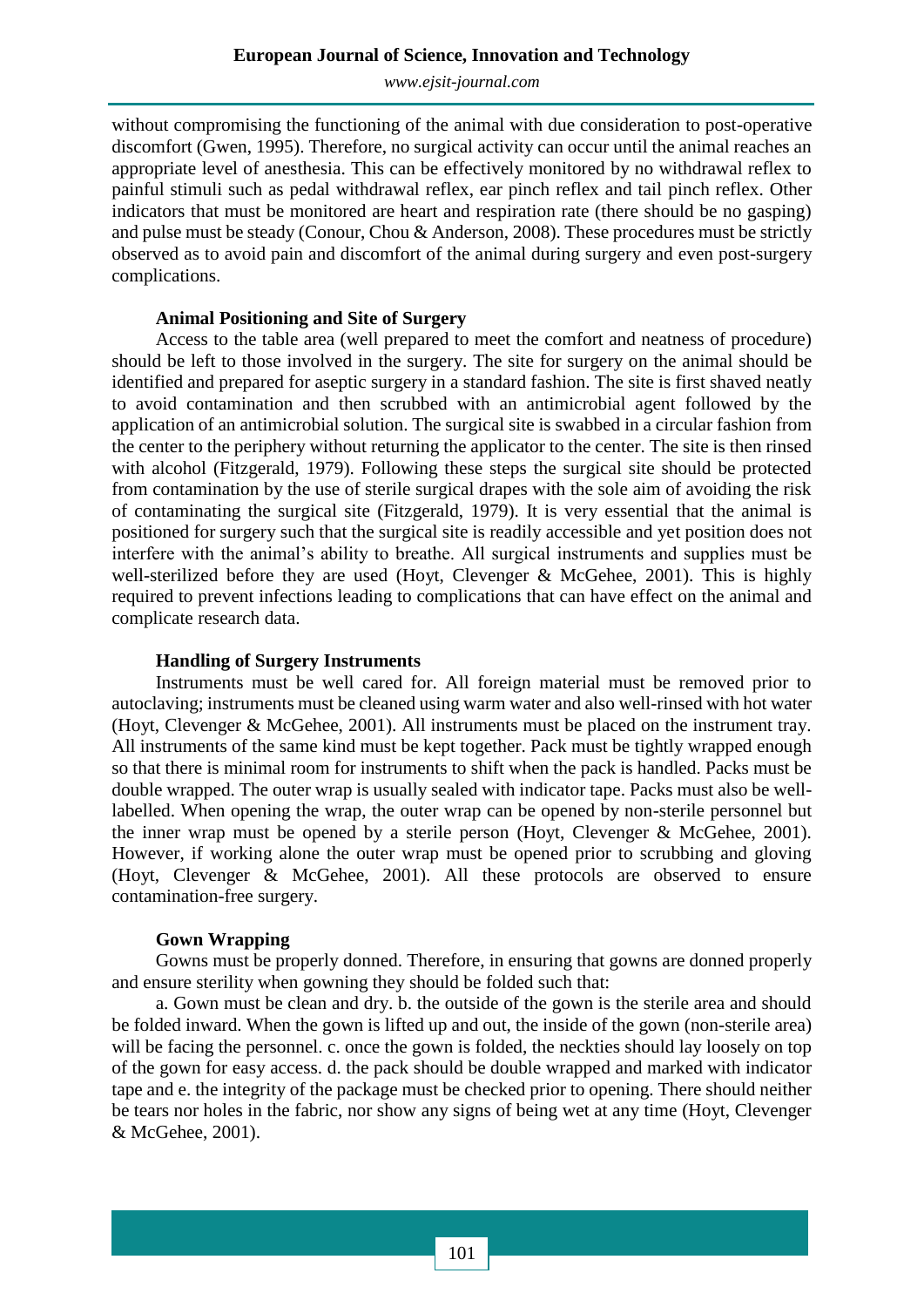*[www.ejsit-journal.com](http://www.ejsit-journal.com/)*

#### **The Surgeon and his/her Team**

Suitable preparation of the surgeon and the team are very crucial to the success of the surgery. They must all be wearing a scrub suit, performing a surgical scrub, wearing cap, mask, sterile gown and sterile surgical gloves. The importance of wearing the disposable cap and mask are not farfetched. It is because they aid to minimize bacterial contamination (Conour, Chou & Anderson, 2008; Fitzgerald, 1979). All hair must be contained within the cap and mask tied over the cap. Coughing, sneezing and excessive talking must be avoided. However, all non-sterile personnel in the surgery suite must also wear a cap and mask but are exempted from gloving and gowning. Nevertheless, before entering the operating room they must wash their hands and put on a clean lab coat (Fitzgerald, 1979).

### **Animal Care and Surgery Activities**

As surgery is to commence, care must be taken to avoid skin abrasions. Once the site of surgery is prepared the animal is moved to the surgery table that has already been prepared by placing some materials on to avoid the animal losing heat (Fitzgerald, 1979; Hoyt, Clevenger & McGehee, 2001). A sterile drape is then placed over the scrubbed area to create a sterile zone. Usually, a four corner drape method is used to secure by towel clamps to drape the animal leaving an opening to perform the surgery. Here, proper surgical technique must be adopted to prevent wound infection, promote wound healing and ensure satisfactory outcome of surgical procedure (Fitzgerald, 1979; Hoyt, Clevenger & McGehee, 2001). As stated previously, all instruments must be sterilized before being used in the procedure. Also, all personnel touching sterile items must be sterile. Non-sterile persons never reach across the sterile field. At this point, incision is made via the skin using the appropriate scalpel with one even stroke. At this point also, the skin on either side of the incision site should be placed under gentle tension using the thumb and finger (Hoyt, Clevenger & McGehee, 2001). Note that incision must be done using the anatomical knowledge to incise an area free of major blood vessels usually termed the midline after which the point of inserting catheter or cannula is located and fixed (Corletto, 2007). It is very crucial that surgery is done while animal is under anesthesia to avoid pain and discomfort; at this time the animal's physical responses, such as toe pinch reflex, signs for teeth grinding, blink reflex with the eye and breathing patterns are closely monitored to ensure that animal is not in pain during surgery (Corletto, 2007). Accordingly, anesthetics (isoflurane) and analgesics (Temgesic HCL-Buprenorphine-HCL) are effectively monitored to ensure that animals are not in pain or will not die as a result of over-dose of anesthesia, thereby providing quality anesthesia during the surgery (Hoyt, Clevenger & McGehee, 2001; Corletto, 2007). It is also important to provide the animal some fluid while undergoing surgery to avoid dehydration (Corletto, 2007). Also, noteworthy is the fact that as soon as surgery is complete anesthesia is stopped on the animal and quickly returned to its cage or pen in a humanely manner as it takes short time for the animal to regain consciousness (Corletto, 2007).

### **Conclusions**

After the surgery, it is mandatory that biohazard containers be provided for professional disposal of biohazard items, such as needles used during the surgery to prevent injuries. In fact, though some research assistants may want to trivialize this, they should be made to understand that it is part of the safety regulation that is required to be covered in the use of biohazard materials in biological and biomedical studies.